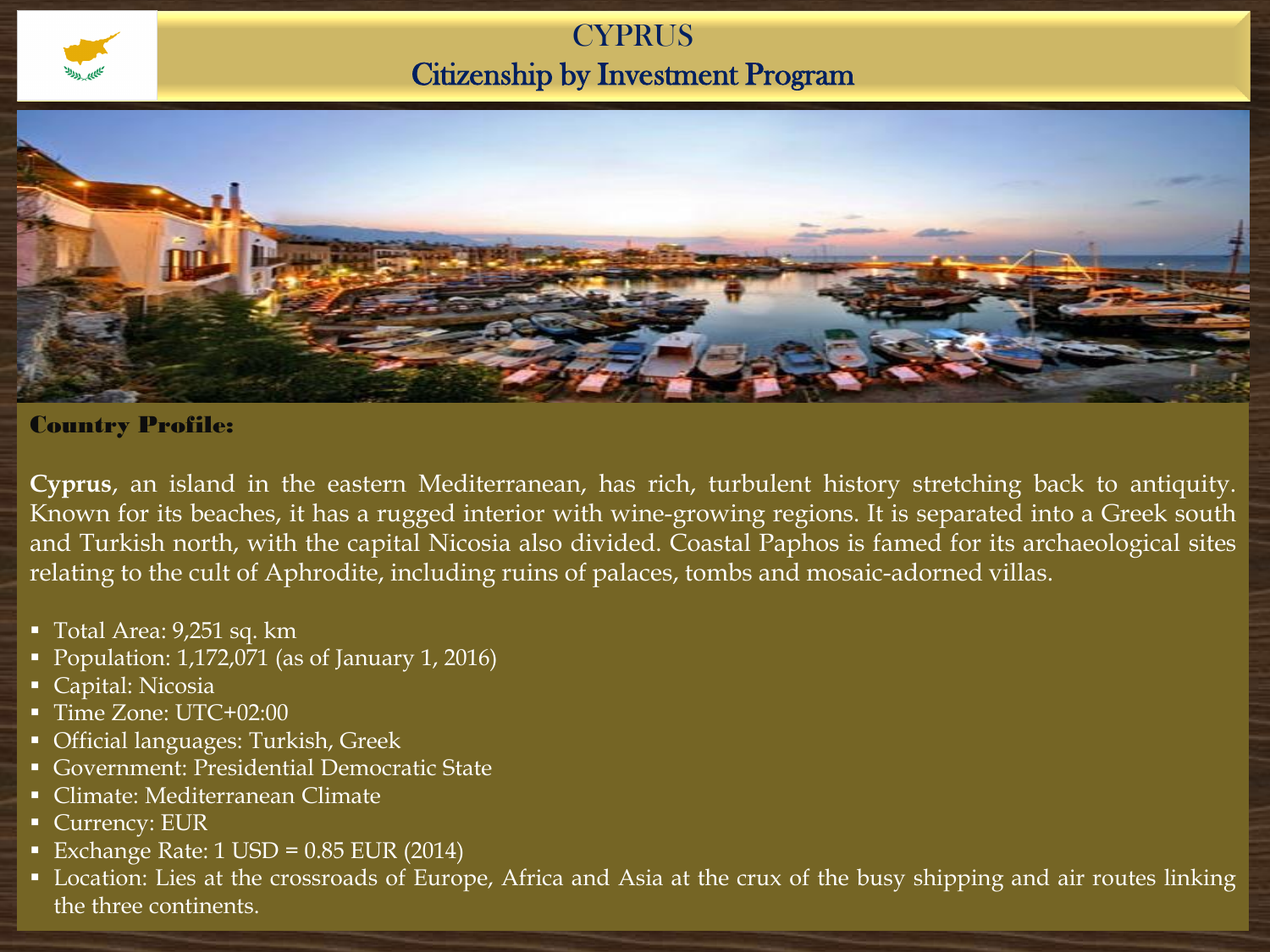### Benefits:

- Visa-free travel to over 140 countries, which includes Canada and Hong Kong
- Fast-track procedure allowing for direct path to citizenship within 3-4 months
- Free to live, work, own and operate business
- \* Free to study and travel anywhere in the EU
- Lowest rate of corporate income tax in EU
- Dual citizenship is allowed
- No inheritance tax
- No requirement to reside
- Dependent children under 28 years qualify for citizenship on the basis of their parents' applications
- Outstanding holiday destination
- Full member of the European Union

### Legal Basis:

The Government of Cyprus has taken a unique step by creating one of the fastest programs, which grants outright citizenship to non-E.U. applicants. Offered in accordance with the Civil Registry Laws 2002-2013, the Naturalization of Investors by Exception Scheme, the program is one of the fastest to lead to residence and citizenship in Europe.

#### Investment Requirements:

By virtue of the Civil Registry Laws, foreign investors who wish to obtain Cypriot citizenship by investment need to meet the following requirements:

- Must hold a permanent privately-owned residence in the Republic of Cyprus
- purchase price of which must be at least  $\epsilon$ 500,000 plus applicable VAT
- \* Must choose one of the prescribed investment options and maintain it for the required duration.
- as an individual ( $€5$  million)
- $\bullet$  or as part of a group ( $\epsilon$ 2.5 million)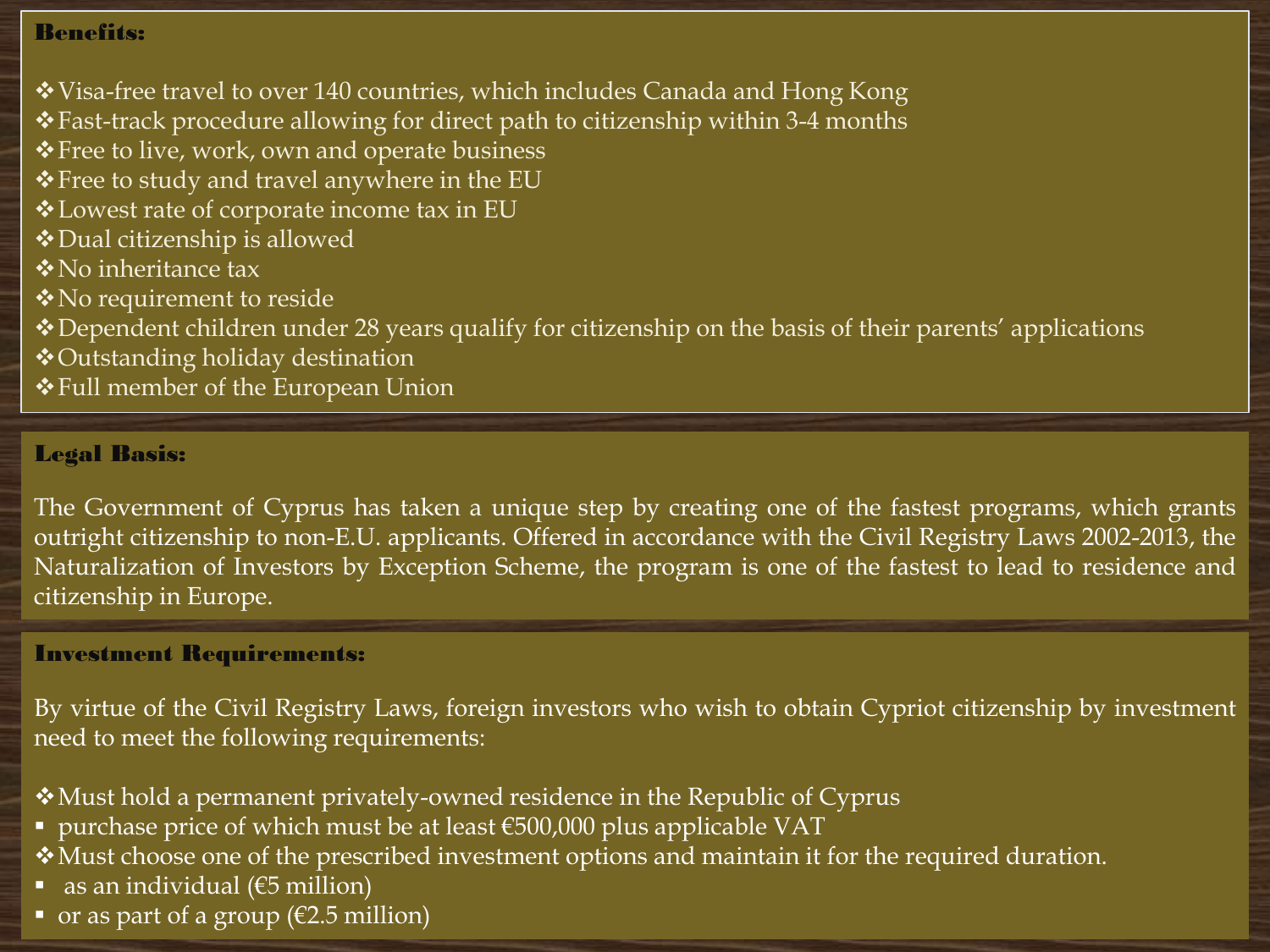### Investment Options:

# 1. INVESTMENT IN GOVERNMENT BONDS

- Purchase state bonds of the Republic of Cyprus to the value of at least  $\epsilon$ 5 million.
- Maintain the purchased bonds for a period of three years.

### 2. INVESTMENT IN FINANCIAL ASSETS OF CYPRIOT COMPANIES OR CYPRIOT ORGANIZATIONS

- Purchase financial assets of Cypriot companies or Cypriot organizations (bonds/ securities/ debentures registered and issued in the Republic of Cyprus) of at least €5 million.
- Maintain the purchased assets for a period of three years.

# 3. INVESTMENT IN REAL ESTATE, LAND DEVELOPMENT AND INFRASTRUCTURE PROJECTS

■ Investment of at least  $\epsilon$ 5 million in the purchase or construction of buildings or for the construction of other land development projects (residential or commercial developments, developments in the tourism sector or other infrastructure projects).

### 4. PURCHASE, CREATION OR PARTICIPATION IN CYPRIOT BUSINESSES OR COMPANIES

- Investment at least €5 million in the purchase, creation or participation in businesses or companies, that are based and operating in the Republic of Cyprus.
- **These businesses or companies should evidently have a concrete presence in Cyprus.**
- Should employ at least five Cypriot citizens.

 $^\ast$  It is noted that the mandatory conversion of deposits into shares is included in this criterion.

# 5. DEPOSITS IN CYPRIOT BANKS

- Must have a fixed term deposit of at least  $€5$  million for three years in a Cypriot bank.
- Or deposits of privately owned companies or trusts (in which he/she is the beneficiary owner) in the Republic of Cyprus of at least €5 million.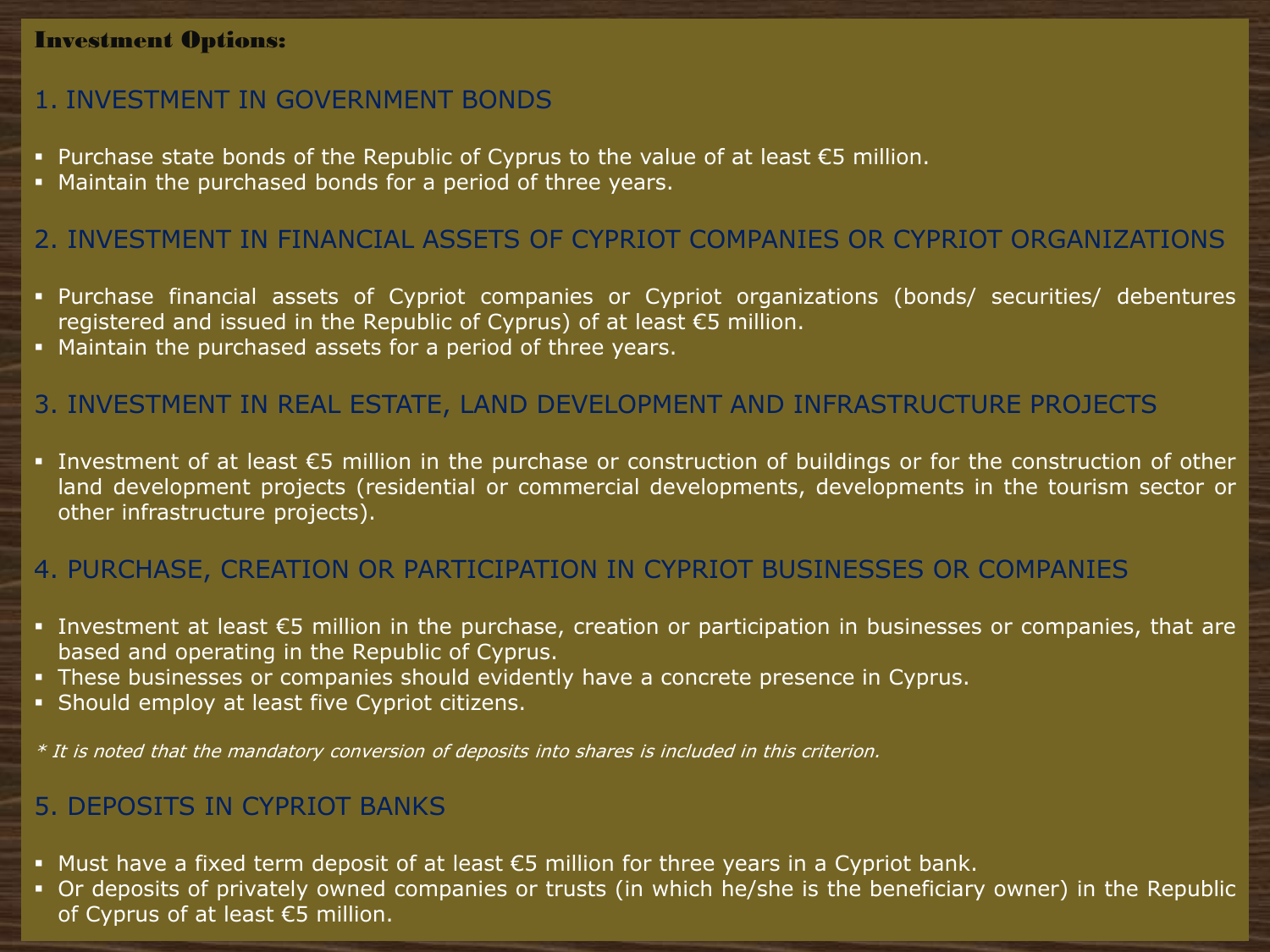# 6. INVESTMENT OF AT LEAST €5 MILLION IN A COMBINATION OF THE AFOREMENTIONED OPTIONS 1-5.

The applicant is required to have a combination of the below investment amounting to at least  $\epsilon$ 5 million:

Option 1 (Investment in Government bonds), Option 2 (Investment in financial assets of Cypriot companies or Cypriot organizations), Option 3 (Investment in real estate, land development and infrastructure projects), Option 4 (Purchase, creation or participation in Cypriot businesses or companies), Option 5 (Deposits in Cypriot banks)

# 7. PERSONS WHOSE DEPOSITS WITH THE POPULAR BANK PUBLIC COMPANY LTD HAVE BEEN IMPAIRED DUE TO THE MEASURES IMPLEMENTED AFTER THE 15th MARCH 2013

The applicant has incurred impairment in deposits amounting to a total of at least  $\epsilon$ 3 million.

 In the case where the applicant has incurred an impairment in his/her deposits under €3 million he/she may apply, having made an additional investment through options 1-5 for the balance of the required amount.

# MAJOR COLLECTIVE INVESTMENTS

The Council of Ministers shall have the right on special occasions, to reduce the below criteria Investment in Government Bonds, Investment in financial assets of Cypriot companies or Cypriot organizations, Investment in real estate, land development or infrastructure projects, Purchase or creation or participation in Cypriot businesses and companies and Deposit in a Cypriot bank (Options 1-5):

 To €2.5 million for investors, who demonstrably participate in a special collective investment scheme, provided that the total value of the investment is at least €12.5 million.

■ To €2 million for investors who demonstrably participate in a special collective investment scheme, provided that the total value of the investment is more than  $E12.5$  million. It is noted that this present provision (I), will be in force until the 1st of June 2014.

In addition, it is noted that for the above-mentioned provisions, the investment for the Criteria mentioned above may be realized through a different salesman/ provider (physical or legal entity).